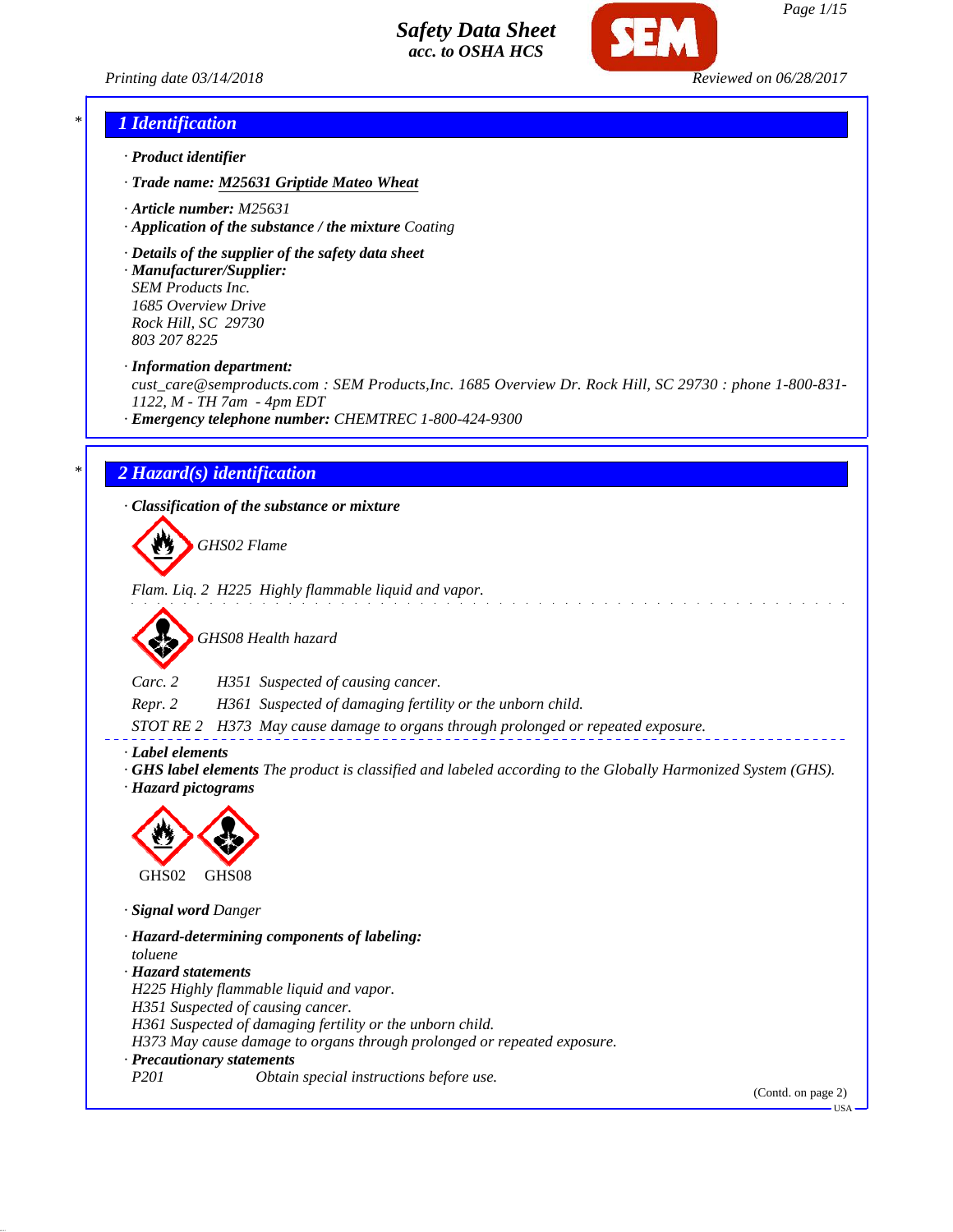

*Page 2/15*

### *Printing date 03/14/2018 Reviewed on 06/28/2017*

*Trade name: M25631 Griptide Mateo Wheat*

|                  | (Contd. of page 1)                                                                                          |
|------------------|-------------------------------------------------------------------------------------------------------------|
| P <sub>202</sub> | Do not handle until all safety precautions have been read and understood.                                   |
| <i>P210</i>      | Keep away from heat/sparks/open flames/hot surfaces. - No smoking.                                          |
| P233             | Keep container tightly closed.                                                                              |
| P <sub>240</sub> | Ground/bond container and receiving equipment.                                                              |
| P <sub>241</sub> | Use explosion-proof electrical/ventilating/lighting/equipment.                                              |
| P <sub>242</sub> | Use only non-sparking tools.                                                                                |
| P <sub>243</sub> | Take precautionary measures against static discharge.                                                       |
| P <sub>260</sub> | Do not breathe dust/fume/gas/mist/vapors/spray.                                                             |
| P <sub>280</sub> | Wear protective gloves/protective clothing/eye protection/face protection.                                  |
|                  | P303+P361+P353 If on skin (or hair): Take off immediately all contaminated clothing. Rinse skin with water/ |
|                  | shower.                                                                                                     |
| $P308 + P313$    | IF exposed or concerned: Get medical advice/attention.                                                      |
| P314             | Get medical advice/attention if you feel unwell.                                                            |
| $P370 + P378$    | In case of fire: Use for extinction: CO2, powder or water spray.                                            |
| $P403 + P235$    | Store in a well-ventilated place. Keep cool.                                                                |
| P <sub>405</sub> | Store locked up.                                                                                            |
| <i>P501</i>      | Dispose of contents/container in accordance with local/regional/national/international<br>regulations.      |

## *· Classification system:*

*· NFPA ratings (scale 0 - 4)*



*· HMIS-ratings (scale 0 - 4)*



*· Other hazards*

*· Results of PBT and vPvB assessment*

- *· PBT: Not applicable.*
- *· vPvB: Not applicable.*

# *\* 3 Composition/information on ingredients*

### *· Chemical characterization: Mixtures*

*· Description:*

*Mixture: consisting of the following components. Weight percentages*

| · Dangerous components: |                             |                    |
|-------------------------|-----------------------------|--------------------|
|                         | $123-86-4$ n-butyl acetate  | $27 - 10\%$        |
|                         | 540-88-5 tert-butyl acetate | $5 - 7\%$          |
|                         | 110-43-0 heptan-2-one       | $1.5 - 5\%$        |
|                         | 25053-09-2 Acrylic Polymer  | $1.5 - 5\%$        |
| 1330-20-7 xylene        |                             | $1.5 - 5\%$        |
| 108-88-3 toluene        |                             | $1 - 1.5\%$        |
|                         | $67-64-1$ acetone           | $1 - 1.5\%$        |
|                         |                             | (Contd. on page 3) |
|                         |                             | •USA               |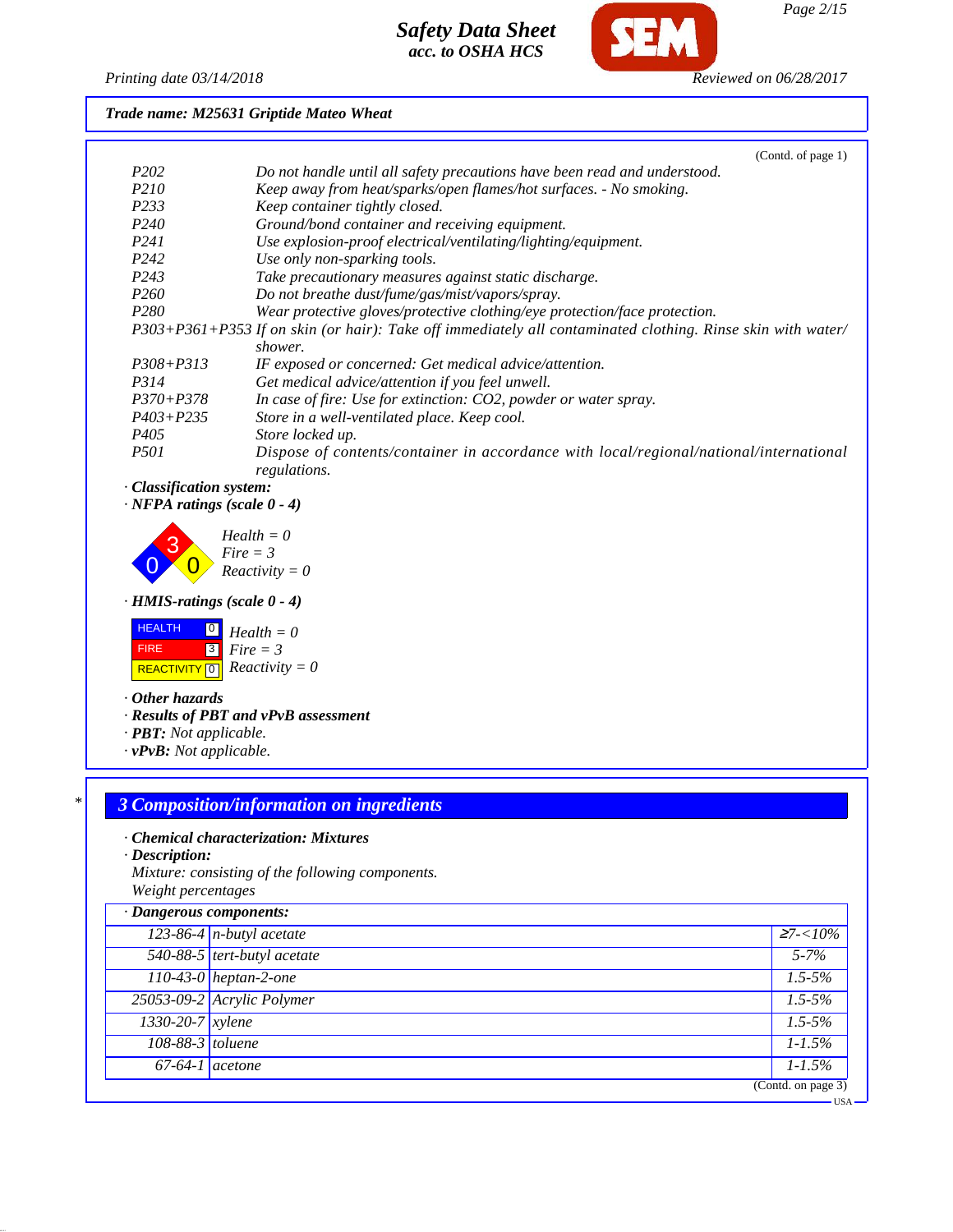

*Trade name: M25631 Griptide Mateo Wheat*

*100-41-4* ethylbenzene **≥***0.1-≤1%* **≥***0.1-≤1%* 

(Contd. of page 2)

### *\* 4 First-aid measures*

- *· Description of first aid measures*
- *· After inhalation: Supply fresh air; consult doctor in case of complaints.*
- *· After skin contact: Generally the product does not irritate the skin.*
- *· After eye contact: Rinse opened eye for several minutes under running water.*
- *· After swallowing: If symptoms persist consult doctor.*
- *· Information for doctor:*
- *· Most important symptoms and effects, both acute and delayed No further relevant information available.*
- *· Indication of any immediate medical attention and special treatment needed*
- *No further relevant information available.*

## *\* 5 Fire-fighting measures*

- *· Extinguishing media*
- *· Suitable extinguishing agents:*
- *CO2, extinguishing powder or water spray. Fight larger fires with water spray or alcohol resistant foam.*
- *· For safety reasons unsuitable extinguishing agents: Water with full jet*
- *· Special hazards arising from the substance or mixture No further relevant information available.*
- *· Advice for firefighters*
- *· Protective equipment: No special measures required.*

### *\* 6 Accidental release measures*

- *· Personal precautions, protective equipment and emergency procedures Wear protective equipment. Keep unprotected persons away.*
- *· Environmental precautions: Do not allow to enter sewers/ surface or ground water.*
- *· Methods and material for containment and cleaning up:*
- *Absorb with liquid-binding material (sand, diatomite, acid binders, universal binders, sawdust). Dispose contaminated material as waste according to item 13.*
- *Ensure adequate ventilation.*
- *· Reference to other sections*
- *See Section 7 for information on safe handling.*
- *See Section 8 for information on personal protection equipment.*
- *See Section 13 for disposal information.*

### *· Protective Action Criteria for Chemicals*

| 5 ppm               |
|---------------------|
| $30 \frac{mg}{m^3}$ |
| $\vert 600$ ppm     |
| $\sqrt{150}$ ppm    |
| $\sqrt{130}$ ppm    |
| $67$ ppm            |
| $200$ ppm           |
|                     |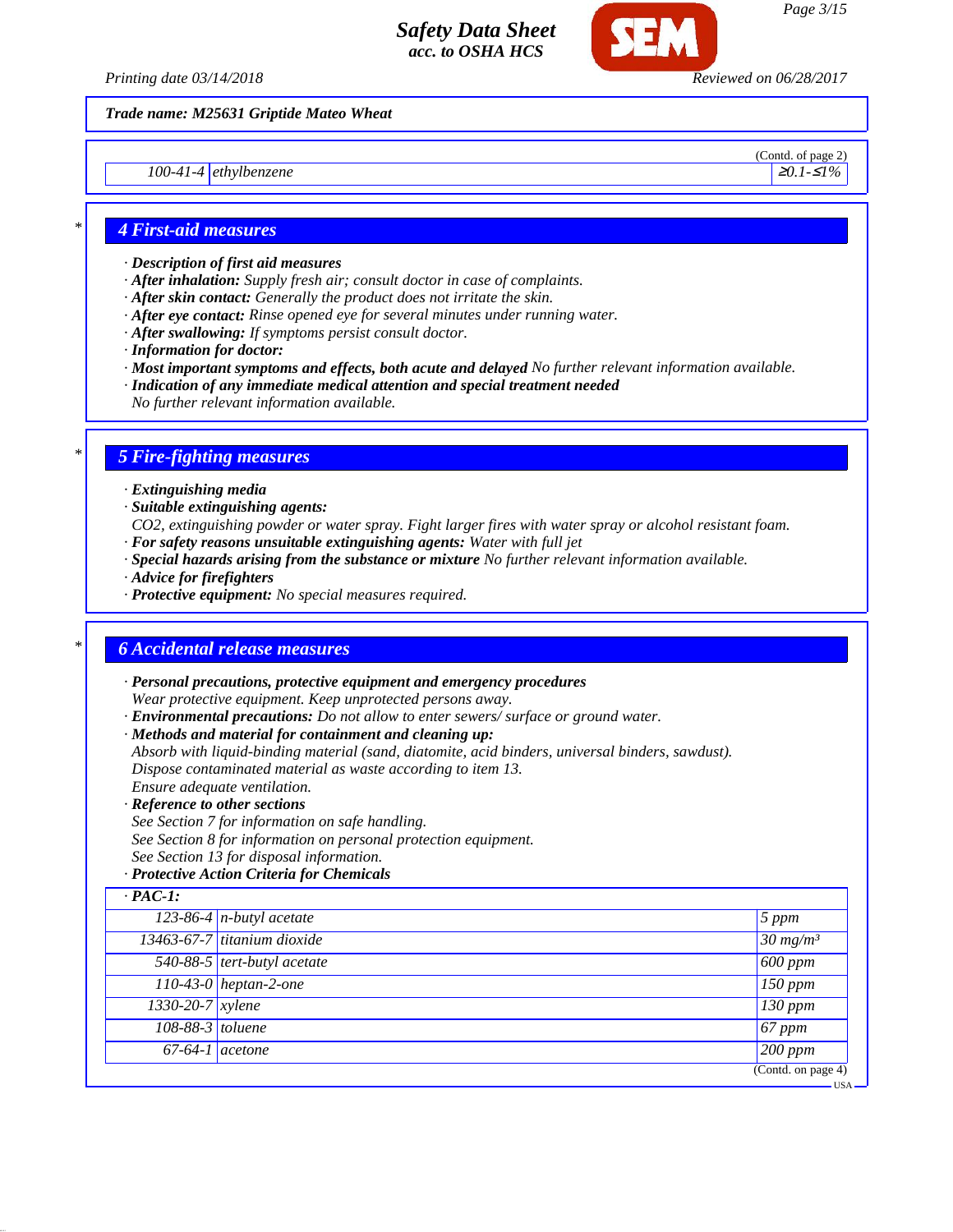

Printing date 03/14/2018 **Reviewed on 06/28/2017** 

| 112945-52-5 SILICA                    |                                          | (Contd. of page 3)<br>$18 \ mg/m^3$     |
|---------------------------------------|------------------------------------------|-----------------------------------------|
|                                       | 108-65-6 2-methoxy-1-methylethyl acetate | $50$ ppm                                |
|                                       | 78-93-3 <i>butanone</i>                  | $\overline{200\ ppm}$                   |
| $100-41-4$ ethylbenzene               |                                          | 33 ppm                                  |
|                                       | 77-58-7 dibutyltin dilaurate             | $1.1$ mg/m <sup>3</sup>                 |
|                                       | 111-76-2 2-butoxyethanol                 | 60 ppm                                  |
|                                       | 14808-60-7 Quartz (SiO2)                 | $0.075$ mg/m <sup>3</sup>               |
|                                       | 1333-86-4 Carbon black                   | $9 \frac{mg}{m^3}$                      |
|                                       | 108-83-8 2,6-dimethylheptan-4-one        | $75$ ppm                                |
|                                       | $67-56-1$ methanol                       | 530 ppm                                 |
| 78-83-1 butanol                       |                                          | $150$ ppm                               |
|                                       | 57-55-6 Methyl glycol                    | $\frac{30 \text{ mg}}{m^3}$             |
|                                       | 70657-70-4 2-methoxypropyl acetate       | $50$ ppm                                |
|                                       | 7727-43-7 barium sulphate, natural       | $15$ mg/m <sup>3</sup>                  |
| $\cdot$ PAC-2:                        |                                          |                                         |
|                                       | $123-86-4$ n-butyl acetate               | $200$ ppm                               |
|                                       | 13463-67-7 titanium dioxide              | 330 mg/m <sup>3</sup>                   |
|                                       | 540-88-5 tert-butyl acetate              | 1,700 ppm                               |
|                                       | $110-43-0$ heptan-2-one                  | 670 ppm                                 |
| 1330-20-7 xylene                      |                                          | $920*ppm$                               |
|                                       |                                          | 560 ppm                                 |
| 108-88-3 toluene<br>$67-64-1$ acetone |                                          | $3200*ppm$                              |
| 112945-52-5 SILICA                    |                                          | $100$ mg/m <sup>3</sup>                 |
|                                       | 108-65-6 2-methoxy-1-methylethyl acetate | $1,000$ ppm                             |
|                                       | 78-93-3 butanone                         | $2700*ppm$                              |
|                                       |                                          |                                         |
|                                       | $100-41-4$ ethylbenzene                  | $1100*$ ppm                             |
|                                       | 77-58-7 dibutyltin dilaurate             | $8 \overline{\mathrm{mg}}/\mathrm{m}^3$ |
|                                       | 111-76-2 2-butoxyethanol                 | $\overline{120~ppm}$                    |
|                                       | $14808 - 60 - 7$ Quartz (SiO2)           | $33$ mg/m <sup>3</sup>                  |
|                                       | 1333-86-4 Carbon black                   | $\frac{99 \text{ mg}}{m}$               |
|                                       | 108-83-8 2,6-dimethylheptan-4-one        | 330 ppm                                 |
|                                       | $67-56-1$ methanol                       | 2,100 ppm                               |
| 78-83-1 butanol                       |                                          | $1,300$ ppm                             |
|                                       | 57-55-6 Methyl glycol                    | $1,300$ mg/m <sup>3</sup>               |
|                                       | 70657-70-4 2-methoxypropyl acetate       | $1,000$ ppm                             |
|                                       | 7727-43-7 barium sulphate, natural       | $170$ mg/m <sup>3</sup>                 |
| $\cdot$ PAC-3:                        |                                          |                                         |
|                                       | 123-86-4 $n$ -butyl acetate              | 3000* ppm                               |
|                                       | 13463-67-7 titanium dioxide              | $2,000$ mg/m <sup>3</sup>               |
|                                       | 540-88-5 tert-butyl acetate              | 10,000 ppm                              |
|                                       | $110-43-0$ heptan-2-one                  | $4000*ppm$                              |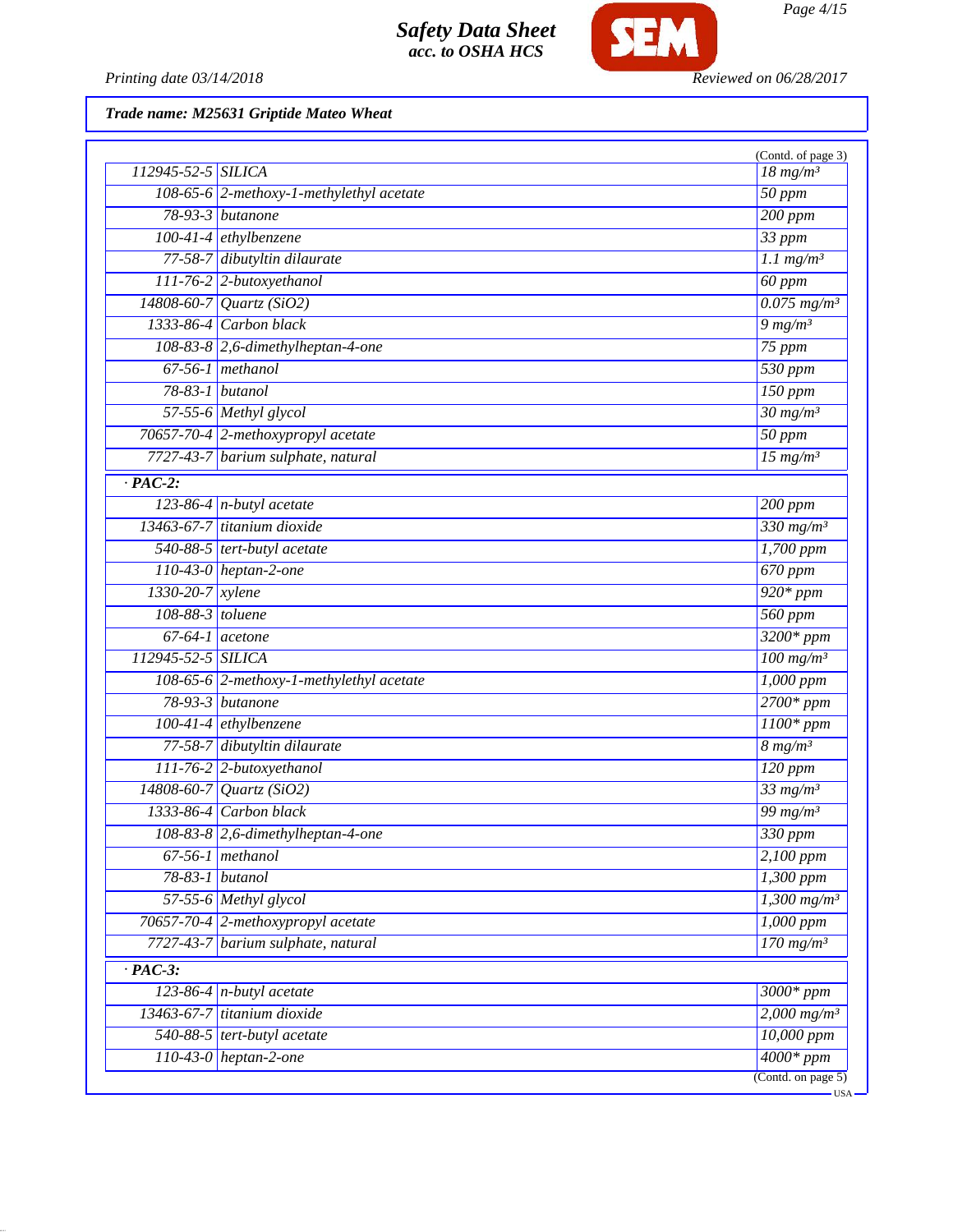

*Printing date 03/14/2018 Reviewed on 06/28/2017*

*Trade name: M25631 Griptide Mateo Wheat*

|                               |                                                    | (Contd. of page 4)                 |
|-------------------------------|----------------------------------------------------|------------------------------------|
| $1330 - 20 - 7$ <i>xylene</i> |                                                    | $\sqrt{2500}$ * ppm                |
| $108-88-3$ toluene            |                                                    | $\overline{3700}$ * ppm            |
|                               | $67-64-1$ acetone                                  | $\overline{5700}$ * ppm            |
| 112945-52-5 SILICA            |                                                    | $630$ mg/m <sup>3</sup>            |
|                               | 108-65-6 $\sqrt{2}$ -methoxy-1-methylethyl acetate | $\overline{5000}$ * ppm            |
|                               | 78-93-3 butanone                                   | $4000*$ ppm                        |
|                               | $100-41-4$ ethylbenzene                            | $\overline{1800}$ * ppm            |
|                               | 77-58-7 dibutyltin dilaurate                       | $48$ mg/m <sup>3</sup>             |
|                               | 111-76-2 2-butoxyethanol                           | 700 ppm                            |
|                               | 14808-60-7 Quartz (SiO2)                           | $200$ mg/m <sup>3</sup>            |
|                               | 1333-86-4 Carbon black                             | 590 $mg/m^3$                       |
|                               | 108-83-8 2,6-dimethylheptan-4-one                  | $2000*$ ppm                        |
|                               | $67-56-1$ methanol                                 | $7200*$ ppm                        |
|                               | $78-83-1$ butanol                                  | $\sqrt{8000*ppm}$                  |
|                               | $57-55-6$ Methyl glycol                            | $7,900$ mg/m <sup>3</sup>          |
|                               | 70657-70-4 2-methoxypropyl acetate                 | $\overline{5,000}$ ppm             |
|                               | 7727-43-7 barium sulphate, natural                 | $\overline{990}$ mg/m <sup>3</sup> |

### *\* 7 Handling and storage*

- *· Handling:*
- *· Precautions for safe handling No special measures required.*
- *· Information about protection against explosions and fires: Keep ignition sources away - Do not smoke. Protect against electrostatic charges.*
- *· Conditions for safe storage, including any incompatibilities*
- *· Storage:*
- *· Requirements to be met by storerooms and receptacles: Store in a cool location.*
- *· Information about storage in one common storage facility: Not required.*
- *· Further information about storage conditions: Keep receptacle tightly sealed. Store in cool, dry conditions in well sealed receptacles.*
- *· Specific end use(s) No further relevant information available.*

## *\* 8 Exposure controls/personal protection*

- *· Additional information about design of technical systems: No further data; see item 7.*
- *· Control parameters*
- *· Components with limit values that require monitoring at the workplace:*

*The following constituents are the only constituents of the product which have a PEL, TLV or other recommended exposure limit.*

*At this time, the remaining constituent has no known exposure limits.*

### *123-86-4 n-butyl acetate*

*PEL Long-term value: 710 mg/m³, 150 ppm*

(Contd. on page 6)

USA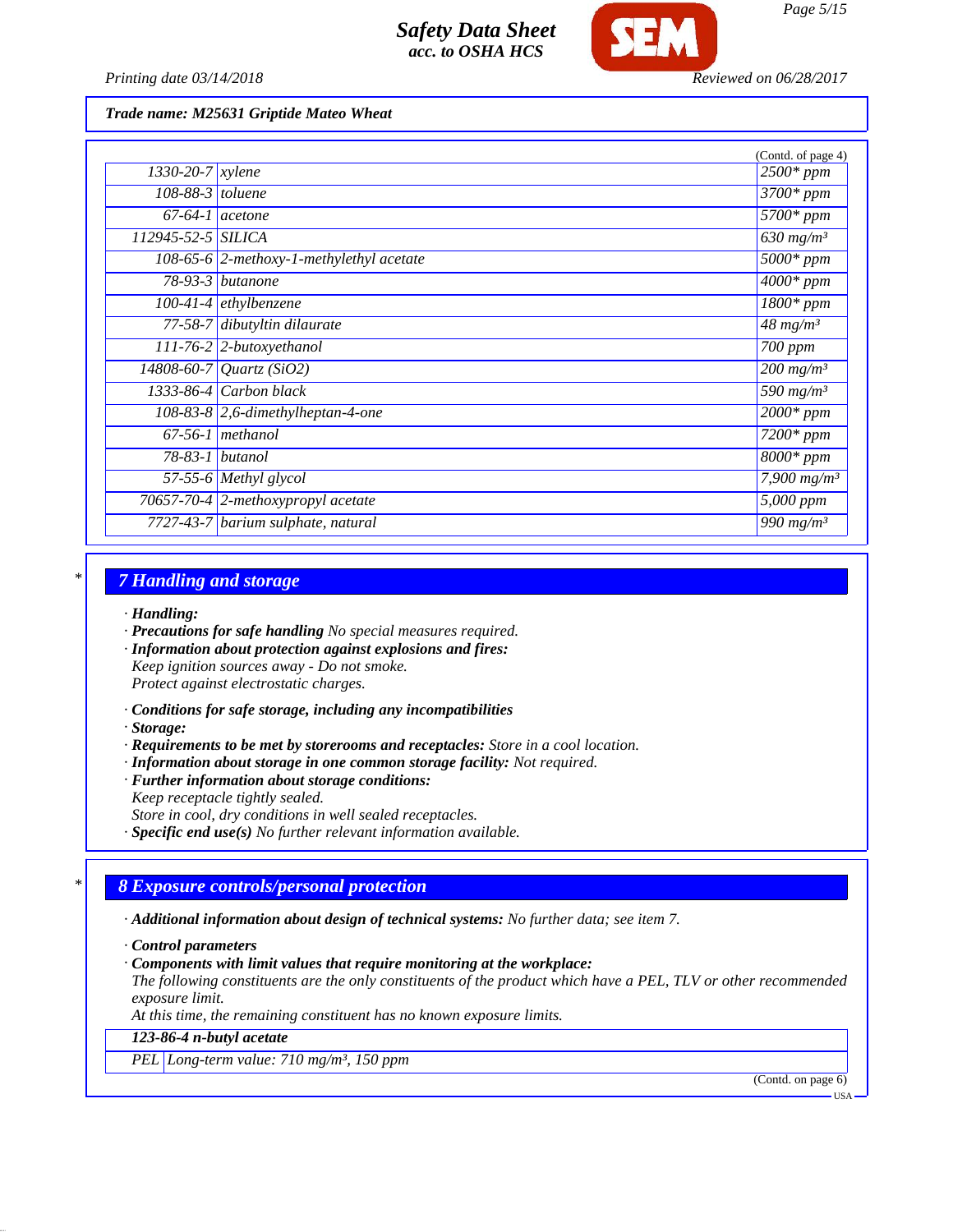

*Printing date 03/14/2018 Reviewed on 06/28/2017*

|                                                                                                         | (Contd. of page 5)          |
|---------------------------------------------------------------------------------------------------------|-----------------------------|
| REL Long-term value: $950$ mg/m <sup>3</sup> , 200 ppm                                                  |                             |
| TLV Short-term value: $712 \text{ mg/m}^3$ , 150 ppm<br>Long-term value: 238 mg/m <sup>3</sup> , 50 ppm |                             |
| 540-88-5 tert-butyl acetate                                                                             |                             |
| PEL Long-term value: $950$ mg/m <sup>3</sup> , 200 ppm                                                  |                             |
| REL Long-term value: $950$ mg/m <sup>3</sup> , 200 ppm                                                  |                             |
| TLV Short-term value: $712 \text{ mg/m}^3$ , 150 ppm                                                    |                             |
| Long-term value: 238 mg/m <sup>3</sup> , 50 ppm                                                         |                             |
| 110-43-0 heptan-2-one                                                                                   |                             |
| PEL Long-term value: 465 mg/m <sup>3</sup> , 100 ppm                                                    |                             |
| REL Long-term value: $465$ mg/m <sup>3</sup> , 100 ppm                                                  |                             |
| $TLV$ Long-term value: 233 mg/m <sup>3</sup> , 50 ppm                                                   |                             |
| 1330-20-7 xylene                                                                                        |                             |
| PEL Long-term value: $435 \text{ mg/m}^3$ , 100 ppm                                                     |                             |
| REL Short-term value: $655$ mg/m <sup>3</sup> , 150 ppm                                                 |                             |
| Long-term value: 435 mg/m <sup>3</sup> , 100 ppm                                                        |                             |
| TLV Short-term value: $651$ mg/m <sup>3</sup> , 150 ppm                                                 |                             |
| Long-term value: $434$ mg/m <sup>3</sup> , 100 ppm                                                      |                             |
| BEI                                                                                                     |                             |
| 108-88-3 toluene                                                                                        |                             |
| PEL Long-term value: 200 ppm                                                                            |                             |
| Ceiling limit value: 300; 500* ppm                                                                      |                             |
| *10-min peak per 8-hr shift                                                                             |                             |
| REL Short-term value: $560$ mg/m <sup>3</sup> , 150 ppm                                                 |                             |
| Long-term value: $375 \text{ mg/m}^3$ , 100 ppm                                                         |                             |
| $TLV$ Long-term value: 75 mg/m <sup>3</sup> , 20 ppm<br>BEI                                             |                             |
| 67-64-1 acetone                                                                                         |                             |
| PEL Long-term value: $2400$ mg/m <sup>3</sup> , 1000 ppm                                                |                             |
| REL Long-term value: $590$ mg/m <sup>3</sup> , 250 ppm                                                  |                             |
| TLV Short-term value: $1187$ mg/m <sup>3</sup> , 500 ppm                                                |                             |
| Long-term value: 594 mg/m <sup>3</sup> , 250 ppm                                                        |                             |
| BEI                                                                                                     |                             |
| 100-41-4 ethylbenzene                                                                                   |                             |
| PEL Long-term value: 435 mg/m <sup>3</sup> , 100 ppm                                                    |                             |
| REL Short-term value: $545$ mg/m <sup>3</sup> , 125 ppm                                                 |                             |
| Long-term value: 435 mg/m <sup>3</sup> , 100 ppm                                                        |                             |
| $TLV$ Long-term value: 87 mg/m <sup>3</sup> , 20 ppm                                                    |                             |
| BEI                                                                                                     |                             |
| · Ingredients with biological limit values:                                                             |                             |
| 1330-20-7 xylene                                                                                        |                             |
| BEI 1.5 $g/g$ creatinine                                                                                |                             |
| Medium: urine                                                                                           |                             |
| Time: end of shift                                                                                      |                             |
| Parameter: Methylhippuric acids                                                                         |                             |
|                                                                                                         | (Contd. on page 7)<br>- USA |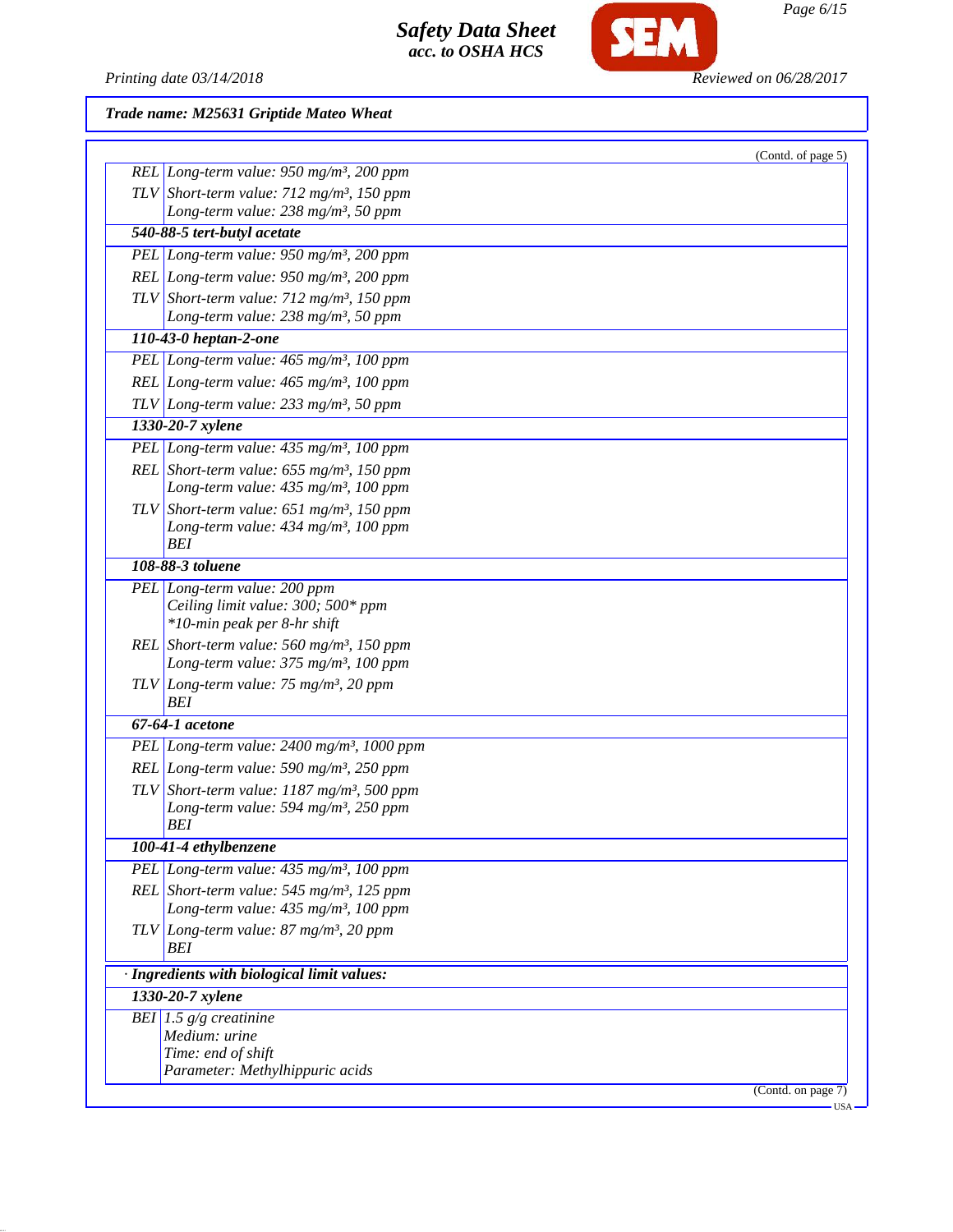*Printing date 03/14/2018 Reviewed on 06/28/2017*

SEM

|                                                                                                                       | (Contd. of page 6) |
|-----------------------------------------------------------------------------------------------------------------------|--------------------|
| 108-88-3 toluene                                                                                                      |                    |
| $BEI$ 0.02 mg/L                                                                                                       |                    |
| Medium: blood                                                                                                         |                    |
| Time: prior to last shift of workweek                                                                                 |                    |
| Parameter: Toluene                                                                                                    |                    |
|                                                                                                                       |                    |
| $0.03$ mg/L                                                                                                           |                    |
| Medium: urine                                                                                                         |                    |
| Time: end of shift                                                                                                    |                    |
| Parameter: Toluene                                                                                                    |                    |
|                                                                                                                       |                    |
| $0.3$ mg/g creatinine                                                                                                 |                    |
| Medium: urine                                                                                                         |                    |
| Time: end of shift                                                                                                    |                    |
| Parameter: o-Cresol with hydrolysis (background)                                                                      |                    |
| 67-64-1 acetone                                                                                                       |                    |
| $BEI$ 50 mg/L                                                                                                         |                    |
| Medium: urine                                                                                                         |                    |
| Time: end of shift                                                                                                    |                    |
| Parameter: Acetone (nonspecific)                                                                                      |                    |
| 100-41-4 ethylbenzene                                                                                                 |                    |
| BEI 0.7 $g/g$ creatinine                                                                                              |                    |
| Medium: urine                                                                                                         |                    |
| Time: end of shift at end of workweek                                                                                 |                    |
| Parameter: Sum of mandelic acid and phenylglyoxylic acid (nonspecific, semi-quantitative)                             |                    |
|                                                                                                                       |                    |
|                                                                                                                       |                    |
| Medium: end-exhaled air                                                                                               |                    |
| Time: not critical                                                                                                    |                    |
| Parameter: Ethyl benzene (semi-quantitative)                                                                          |                    |
| · Additional information: The lists that were valid during the creation were used as basis.                           |                    |
| $\cdot$ Exposure controls                                                                                             |                    |
| · Personal protective equipment:                                                                                      |                    |
| · General protective and hygienic measures:                                                                           |                    |
| Keep away from foodstuffs, beverages and feed.                                                                        |                    |
| Wash hands before breaks and at the end of work.                                                                      |                    |
| Store protective clothing separately.                                                                                 |                    |
| · Breathing equipment:                                                                                                |                    |
| In case of brief exposure or low pollution use respiratory filter device. In case of intensive or longer exposure use |                    |
| respiratory protective device that is independent of circulating air.                                                 |                    |
| · Protection of hands:                                                                                                |                    |
| Due to missing tests no recommendation to the glove material can be given for the product/ the preparation/ the       |                    |
| chemical mixture.                                                                                                     |                    |
| Selection of the glove material on consideration of the penetration times, rates of diffusion and the degradation     |                    |
|                                                                                                                       |                    |
| Protective gloves                                                                                                     |                    |
|                                                                                                                       |                    |
|                                                                                                                       |                    |
| The glove material has to be impermeable and resistant to the product/the substance/the preparation.                  | (Contd. on page 8) |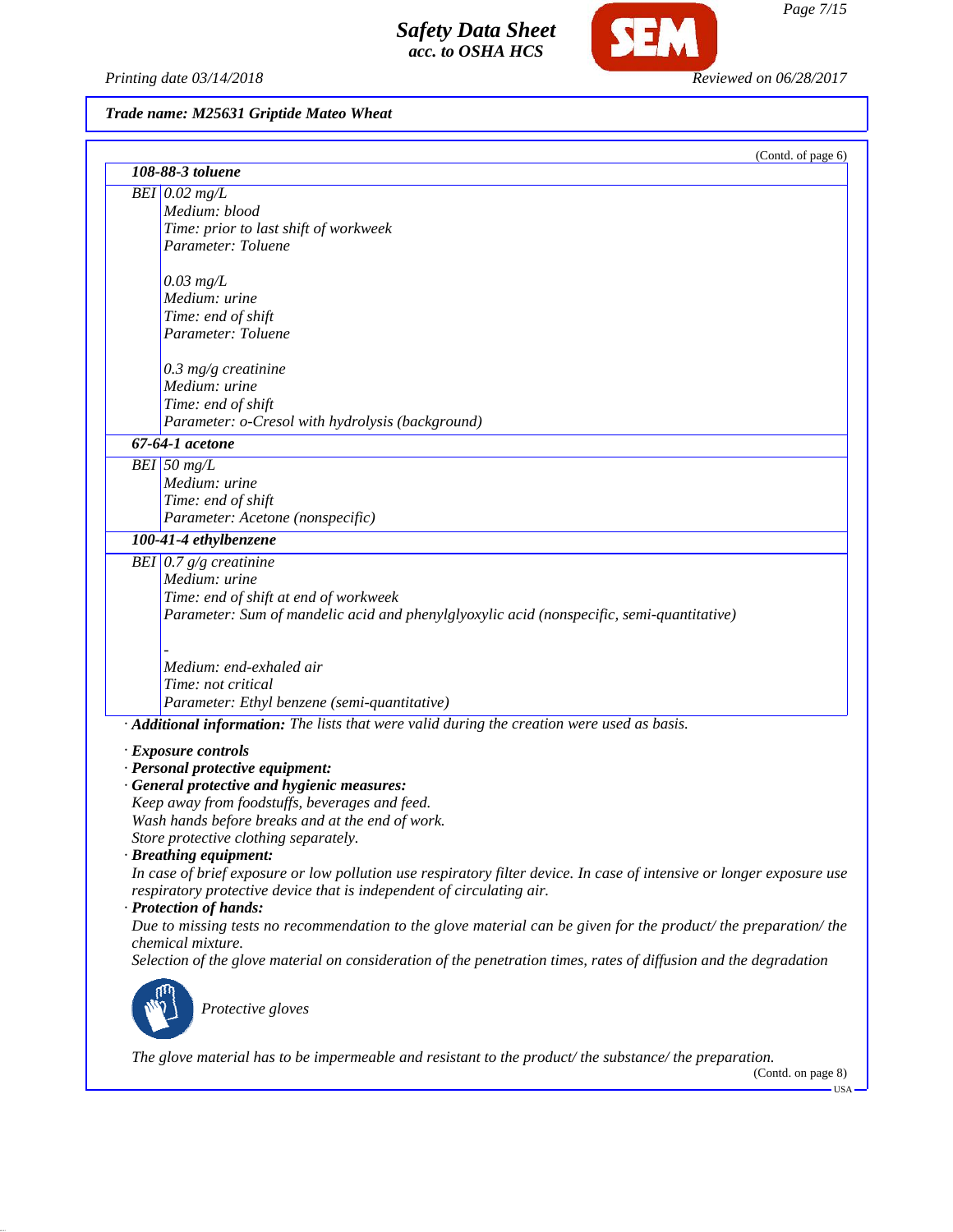*Printing date 03/14/2018 Reviewed on 06/28/2017*

#### *Trade name: M25631 Griptide Mateo Wheat*

*· Material of gloves*

(Contd. of page 7)

*The selection of the suitable gloves does not only depend on the material, but also on further marks of quality and varies from manufacturer to manufacturer. As the product is a preparation of several substances, the resistance of the glove material can not be calculated in advance and has therefore to be checked prior to the application.*

## *· Penetration time of glove material*

*The exact break trough time has to be found out by the manufacturer of the protective gloves and has to be observed.*

### *· Eye protection:*



*Tightly sealed goggles*

## *\* 9 Physical and chemical properties*

| · Information on basic physical and chemical properties    |                                                          |
|------------------------------------------------------------|----------------------------------------------------------|
| <b>General Information</b>                                 |                                                          |
| $\cdot$ Appearance:                                        |                                                          |
| Form:                                                      | Liquid<br>White                                          |
| Color:<br>$\cdot$ Odor:                                    | Characteristic                                           |
| · Odor threshold:                                          | Not determined.                                          |
|                                                            |                                                          |
| $\cdot$ pH-value:                                          | Not determined.                                          |
| Change in condition                                        |                                                          |
| Melting point/Melting range:                               | Undetermined.                                            |
| <b>Boiling point/Boiling range:</b>                        | 97 °C                                                    |
| · Flash point:                                             | $15\,^{\circ}C$                                          |
| · Flammability (solid, gaseous):                           | Not applicable.                                          |
| · Ignition temperature:                                    | 370 °C                                                   |
| · Decomposition temperature:                               | Not determined.                                          |
| $\cdot$ Auto igniting:                                     | Product is not selfigniting.                             |
| · Danger of explosion:                                     | In use, may form flammable/explosive vapour-air mixture. |
| · Explosion limits:                                        |                                                          |
| Lower:                                                     | 1.2 Vol $\%$                                             |
| Upper:                                                     | 7.5 Vol %                                                |
| $\cdot$ Vapor pressure at 20 $\textdegree$ C:              | $10.7$ hPa                                               |
| $\cdot$ Density at 20 $\textdegree$ C:                     | 1.24601 g/cm <sup>3</sup>                                |
| · Relative density                                         | Not determined.                                          |
| · Vapor density                                            | Not determined.                                          |
| · Evaporation rate                                         | Not determined.                                          |
| · Solubility in / Miscibility with                         |                                                          |
| Water:                                                     | Not miscible or difficult to mix.                        |
| · Partition coefficient (n-octanol/water): Not determined. |                                                          |
|                                                            | (Contd. on page 9)                                       |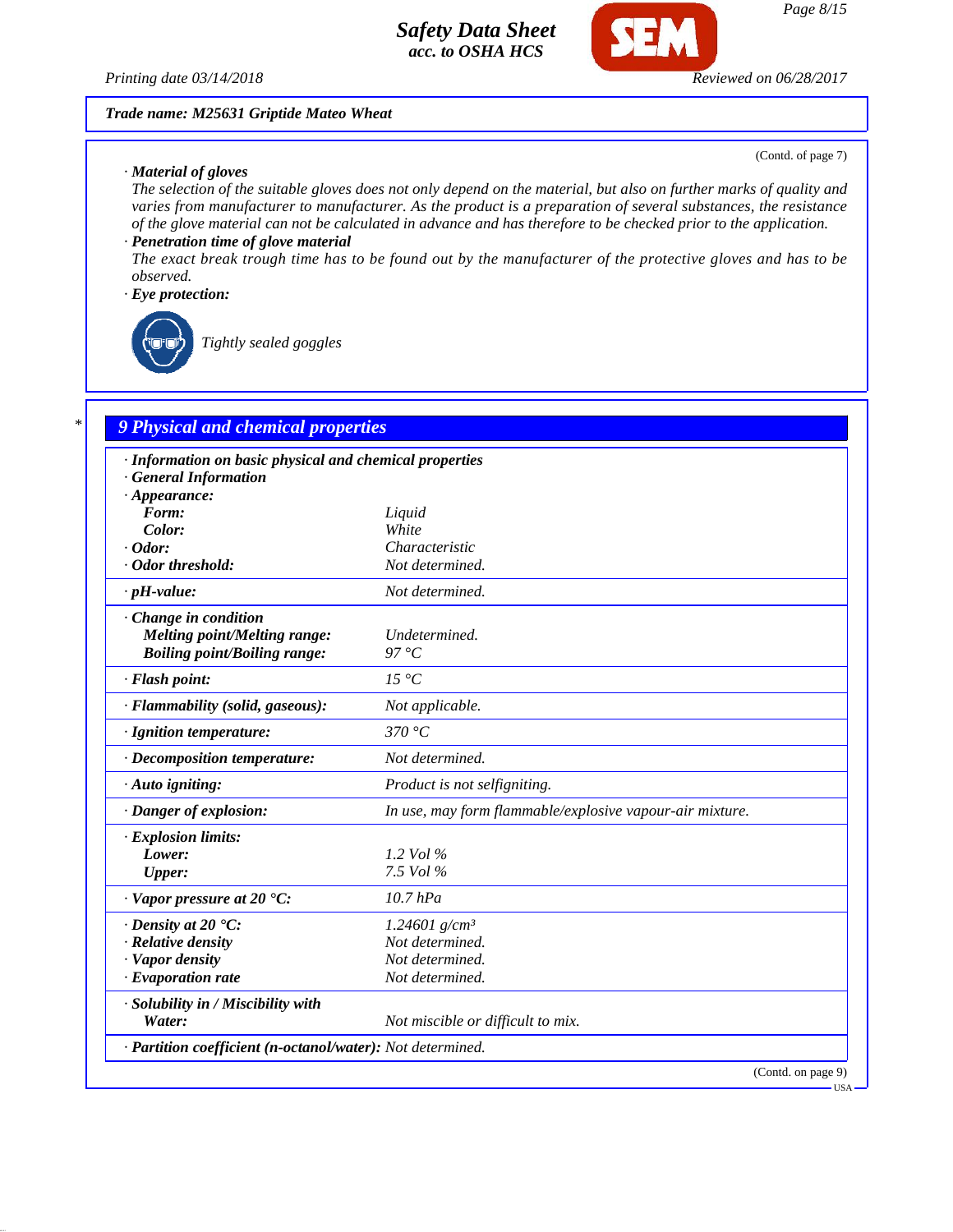

*Printing date 03/14/2018 Reviewed on 06/28/2017*

### *Trade name: M25631 Griptide Mateo Wheat*

|                           |                                            | (Contd. of page 8) |
|---------------------------|--------------------------------------------|--------------------|
| $\cdot$ Viscosity:        |                                            |                    |
| Dynamic:                  | Not determined.                            |                    |
| Kinematic:                | Not determined.                            |                    |
| · Solvent content:        |                                            |                    |
| Organic solvents:         | 21.3%                                      |                    |
| Water:                    | $0.1\%$                                    |                    |
| <b>VOC</b> content:       | 14.36 %                                    |                    |
|                           | 182.8 g/l / 1.53 lb/gl                     |                    |
| Solids content:           | 78.6 %                                     |                    |
| $\cdot$ Other information | No further relevant information available. |                    |

## *\* 10 Stability and reactivity*

*· Reactivity No further relevant information available.*

- *· Chemical stability*
- *· Thermal decomposition / conditions to be avoided: No decomposition if used according to specifications.*
- *· Possibility of hazardous reactions No dangerous reactions known.*
- *· Conditions to avoid No further relevant information available.*
- *· Incompatible materials: No further relevant information available.*
- *· Hazardous decomposition products: No dangerous decomposition products known.*

## *\* 11 Toxicological information*

- *· Information on toxicological effects*
- *· Acute toxicity:*
- *· Primary irritant effect:*
- *· on the skin: No irritant effect.*
- *· on the eye: No irritating effect.*
- *· Sensitization: No sensitizing effects known.*
- *· Additional toxicological information:*

*The product shows the following dangers according to internally approved calculation methods for preparations:*

*· Carcinogenic categories*

|                    | · IARC (International Agency for Research on Cancer) |                |
|--------------------|------------------------------------------------------|----------------|
|                    | 13463-67-7 titanium dioxide                          | 2B             |
| $1330-20-7$ xylene |                                                      | $\mathfrak{Z}$ |
| 108-88-3 toluene   |                                                      | $\mathcal{Z}$  |
|                    | $\overline{100-41-4}$ ethylbenzene                   | 2B             |
|                    | $111-76-2$ 2-butoxyethanol                           | $\mathfrak{Z}$ |
|                    | $14808 - 60 - 7$ Quartz (SiO2)                       | 1              |
|                    | $1333-86-4$ Carbon black                             | 2B             |
|                    | <b>NTP</b> (National Toxicology Program)             |                |
|                    | 14808-60-7 Quartz (SiO2)                             | K              |
|                    | (Contd. on page 10)                                  |                |
|                    |                                                      | <b>USA</b>     |

*Page 9/15*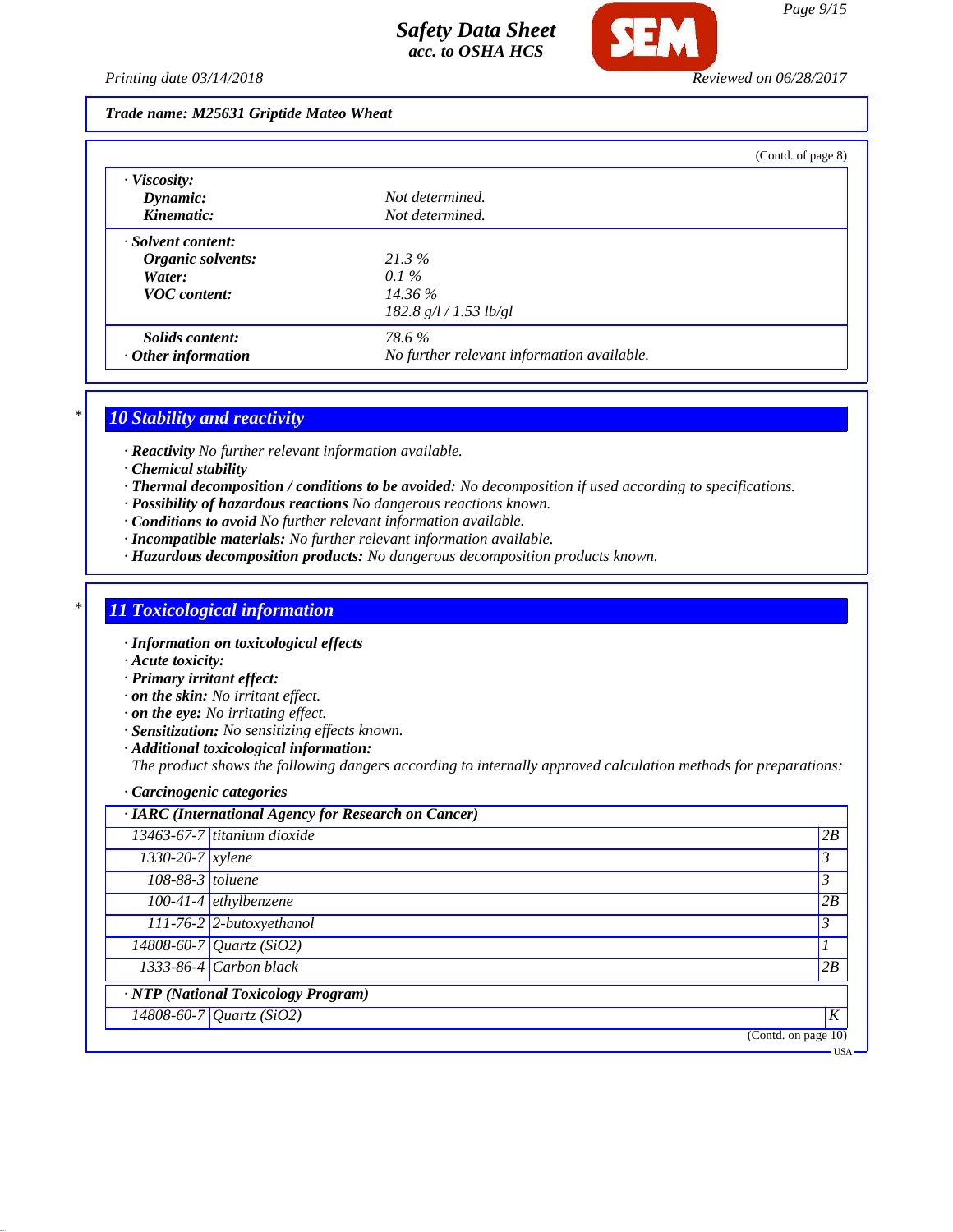

*Printing date 03/14/2018 Reviewed on 06/28/2017*

*Trade name: M25631 Griptide Mateo Wheat*

(Contd. of page 9)

*· OSHA-Ca (Occupational Safety & Health Administration)*

*68911-87-5 montmorilontie clay complex*

## *\* 12 Ecological information*

- *· Toxicity*
- *· Aquatic toxicity: No further relevant information available.*
- *· Persistence and degradability No further relevant information available.*
- *· Behavior in environmental systems:*
- *· Bioaccumulative potential No further relevant information available.*
- *· Mobility in soil No further relevant information available.*
- *· Additional ecological information:*
- *· General notes:*
- *Water hazard class 1 (Self-assessment): slightly hazardous for water*

*Do not allow undiluted product or large quantities of it to reach ground water, water course or sewage system.*

- *· Results of PBT and vPvB assessment*
- *· PBT: Not applicable.*
- *· vPvB: Not applicable.*
- *· Other adverse effects No further relevant information available.*

### *13 Disposal considerations*

- *· Waste treatment methods*
- *· Recommendation:*

*Must not be disposed of together with household garbage. Do not allow product to reach sewage system.*

- *· Uncleaned packagings:*
- *· Recommendation: Disposal must be made according to official regulations.*

| $\cdot$ UN-Number<br>· DOT, ADR, IMDG, IATA | <i>UN1263</i>                      |  |
|---------------------------------------------|------------------------------------|--|
| · UN proper shipping name                   |                                    |  |
| $\cdot$ DOT                                 | Paint                              |  |
| $-ADR$                                      | 1263 Paint, special provision 640D |  |
| $\cdot$ IMDG, IATA                          | <b>PAINT</b>                       |  |
| · Transport hazard class(es)                |                                    |  |
| $\cdot$ DOT                                 |                                    |  |
| w<br><b>MAMSES 10010</b>                    |                                    |  |
|                                             |                                    |  |
| $\cdot$ Class                               | 3 Flammable liquids                |  |

*Page 10/15*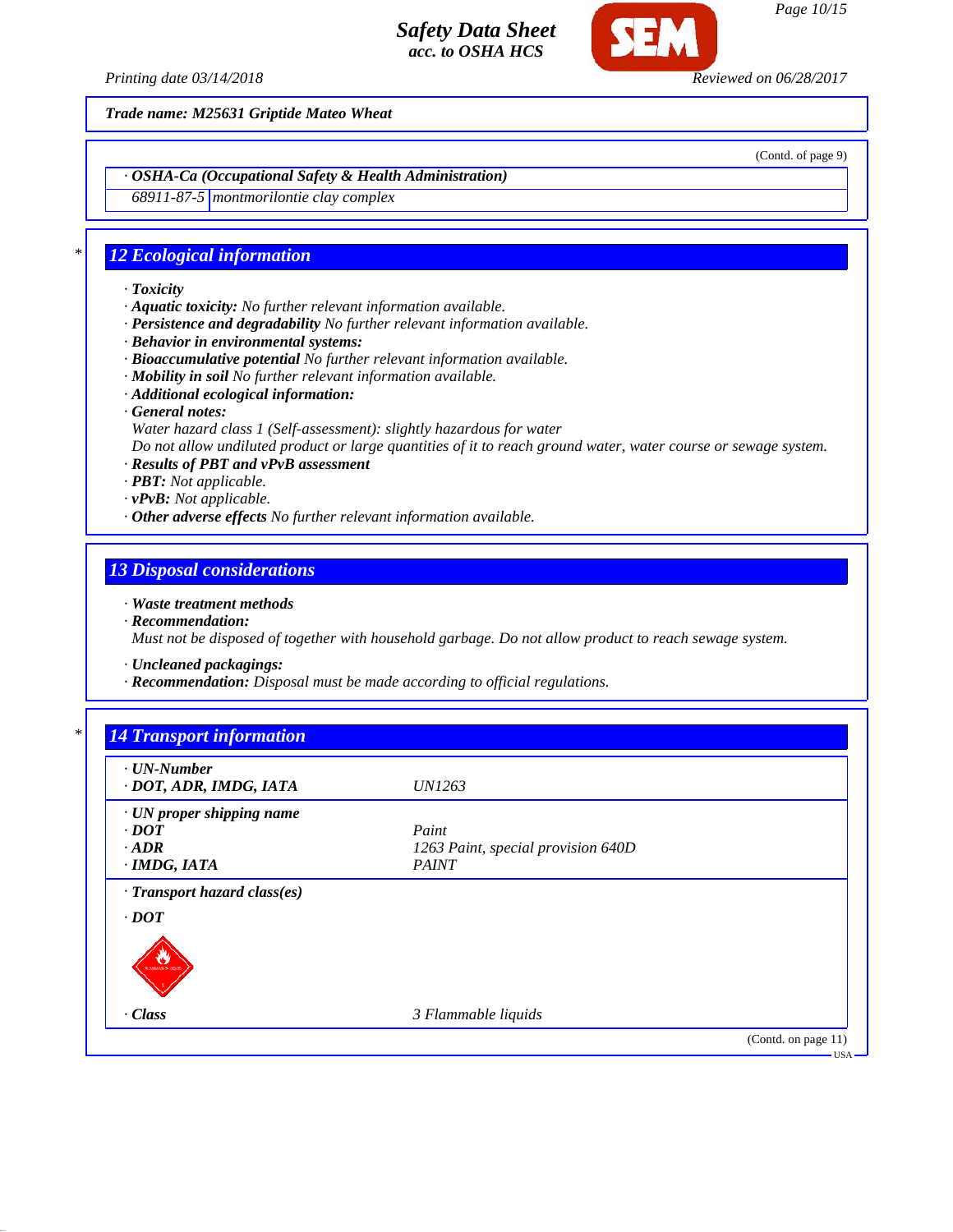

*Page 11/15*

*Printing date 03/14/2018 Reviewed on 06/28/2017*

*Trade name: M25631 Griptide Mateo Wheat*

|                                                                                     | (Contd. of page 10)                                         |
|-------------------------------------------------------------------------------------|-------------------------------------------------------------|
| · Label                                                                             | $\mathfrak{Z}$                                              |
| · ADR, IMDG, IATA                                                                   |                                                             |
|                                                                                     |                                                             |
| · Class                                                                             | 3 Flammable liquids                                         |
| $-Label$                                                                            | 3                                                           |
| · Packing group<br>· DOT, ADR, IMDG, IATA                                           | II                                                          |
| · Environmental hazards:                                                            |                                                             |
| · Marine pollutant:                                                                 | No                                                          |
| · Special precautions for user                                                      | Warning: Flammable liquids                                  |
| <b>EMS Number:</b>                                                                  | $F-E,S-E$                                                   |
| · Stowage Category                                                                  | B                                                           |
| · Transport in bulk according to Annex II of<br><b>MARPOL73/78 and the IBC Code</b> | Not applicable.                                             |
| · Transport/Additional information:                                                 |                                                             |
| $\cdot$ <i>DOT</i>                                                                  |                                                             |
| · Quantity limitations                                                              | On passenger aircraft/rail: 5 L                             |
|                                                                                     | On cargo aircraft only: 60 L                                |
| $\cdot$ ADR                                                                         |                                                             |
| $\cdot$ Excepted quantities (EQ)                                                    | Code: E2                                                    |
|                                                                                     | Maximum net quantity per inner packaging: 30 ml             |
|                                                                                     | Maximum net quantity per outer packaging: 500 ml            |
| · IMDG                                                                              |                                                             |
| $\cdot$ Limited quantities (LQ)                                                     | 5L                                                          |
| $\cdot$ Excepted quantities (EQ)                                                    | Code: E2<br>Maximum net quantity per inner packaging: 30 ml |
|                                                                                     | Maximum net quantity per outer packaging: 500 ml            |
| · UN "Model Regulation":                                                            | UN 1263 PAINT, SPECIAL PROVISION 640D, 3, II                |

# *\* 15 Regulatory information*

*· Safety, health and environmental regulations/legislation specific for the substance or mixture · Sara*

| · Section 355 (extremely hazardous substances):   |                      |  |
|---------------------------------------------------|----------------------|--|
| None of the ingredient is listed.                 |                      |  |
| · Section 313 (Specific toxic chemical listings): |                      |  |
|                                                   | <b>Acrylic Resin</b> |  |
| $1330 - 20 - 7$ <i>xylene</i>                     |                      |  |
| 108-88-3 toluene                                  |                      |  |
|                                                   | 78-93-3 butanone     |  |
|                                                   | (Contd. on page 12)  |  |
|                                                   | <b>USA</b>           |  |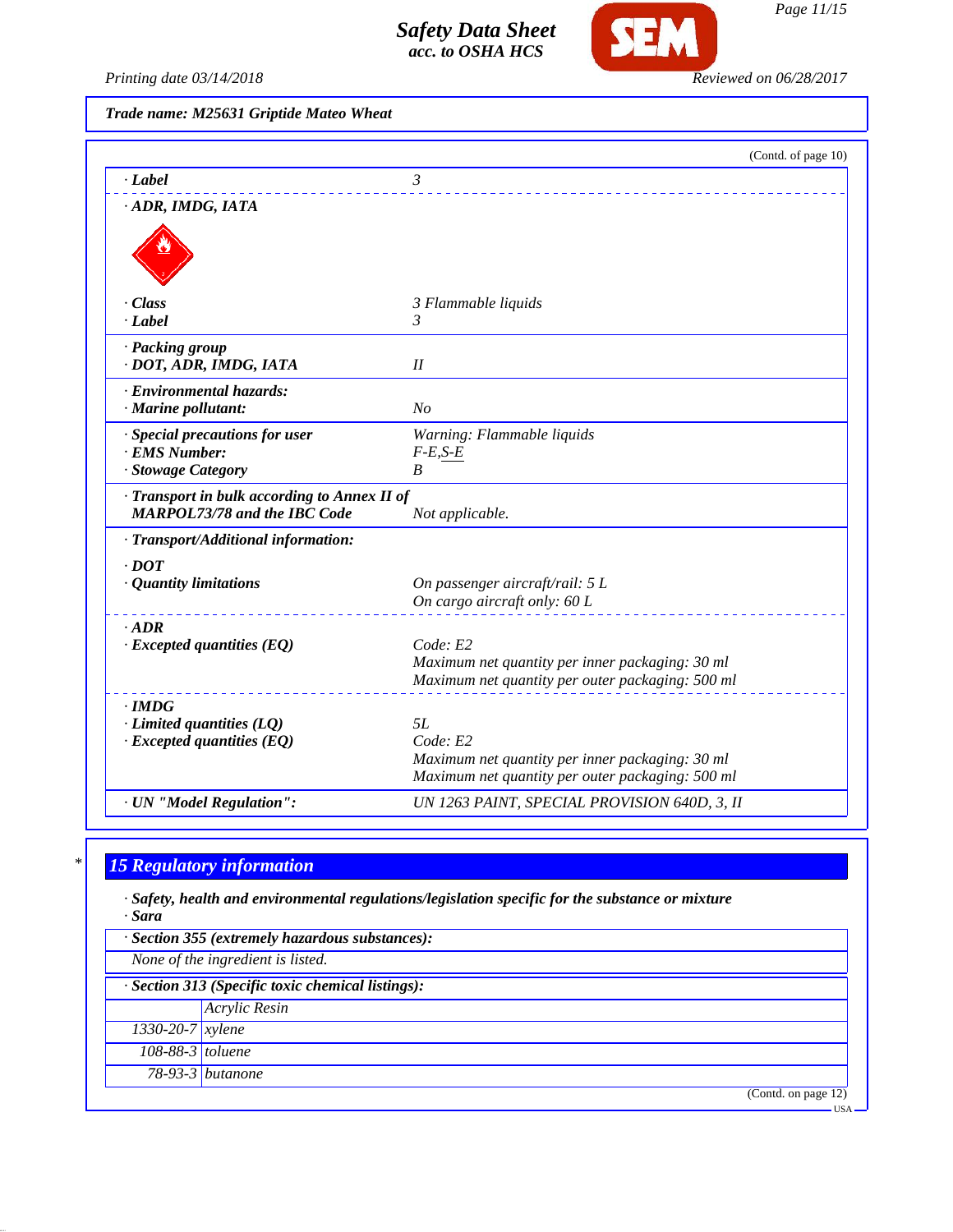

*Page 12/15*

Printing date 03/14/2018 **Reviewed on 06/28/2017** 

| $100-41-4$ ethylbenzene<br>111-76-2 2-butoxyethanol<br>$67-56-1$ methanol<br>7727-43-7 barium sulphate, natural<br>· TSCA (Toxic Substances Control Act):<br>1317-65-3 GROUND CALCIUM CARBONATE<br>66070-58-4 Styrene-Ethylene/Butylene-Styrene block Copolymer<br>$123-86-4$ n-butyl acetate<br>13463-67-7 titanium dioxide<br>540-88-5 tert-butyl acetate<br>110-43-0 heptan-2-one<br>25053-09-2 Acrylic Polymer<br>1330-20-7 xylene<br>108-88-3 toluene<br>$67-64-1$ acetone<br>51274-00-1 YELLOW IRON OXIDE<br>108-65-6 2-methoxy-1-methylethyl acetate<br>78-93-3 butanone<br>64742-88-7 Solvent naphtha (petroleum), medium aliph.<br>100-41-4 ethylbenzene<br>61791-55-7 Amines, N-tallow alkyltrimethylenedi-<br>77-58-7 dibutyltin dilaurate<br>9038-95-3 OXIRANE, ME, POLYMER<br>111-76-2 2-butoxyethanol<br>$14808 - 60 - 7$ <i>Quartz</i> (SiO2)<br>68911-87-5 montmorilontie clay complex<br>1333-86-4 Carbon black<br>19549-80-5 4,6-dimethylheptan-2-one<br>$108-83-8$ 2,6-dimethylheptan-4-one<br>$67-56-1$ methanol<br>147-14-8 Phthalocyanine Blue<br>59487-23-9 HF4B Red Pigment<br>$78 - 83 - 1$<br>butanol<br>57-55-6 Methyl glycol<br>7727-43-7 barium sulphate, natural<br>· TSCA new (21st Century Act) (Substances not listed)<br>25053-09-2 Acrylic Polymer<br>Proposition 65<br>Chemicals known to cause cancer:<br>13463-67-7 titanium dioxide<br>1330-20-7 xylene |  | (Contd. of page 11) |  |
|------------------------------------------------------------------------------------------------------------------------------------------------------------------------------------------------------------------------------------------------------------------------------------------------------------------------------------------------------------------------------------------------------------------------------------------------------------------------------------------------------------------------------------------------------------------------------------------------------------------------------------------------------------------------------------------------------------------------------------------------------------------------------------------------------------------------------------------------------------------------------------------------------------------------------------------------------------------------------------------------------------------------------------------------------------------------------------------------------------------------------------------------------------------------------------------------------------------------------------------------------------------------------------------------------------------------------------------------------------------------------------------------|--|---------------------|--|
|                                                                                                                                                                                                                                                                                                                                                                                                                                                                                                                                                                                                                                                                                                                                                                                                                                                                                                                                                                                                                                                                                                                                                                                                                                                                                                                                                                                                |  |                     |  |
|                                                                                                                                                                                                                                                                                                                                                                                                                                                                                                                                                                                                                                                                                                                                                                                                                                                                                                                                                                                                                                                                                                                                                                                                                                                                                                                                                                                                |  |                     |  |
|                                                                                                                                                                                                                                                                                                                                                                                                                                                                                                                                                                                                                                                                                                                                                                                                                                                                                                                                                                                                                                                                                                                                                                                                                                                                                                                                                                                                |  |                     |  |
|                                                                                                                                                                                                                                                                                                                                                                                                                                                                                                                                                                                                                                                                                                                                                                                                                                                                                                                                                                                                                                                                                                                                                                                                                                                                                                                                                                                                |  |                     |  |
|                                                                                                                                                                                                                                                                                                                                                                                                                                                                                                                                                                                                                                                                                                                                                                                                                                                                                                                                                                                                                                                                                                                                                                                                                                                                                                                                                                                                |  |                     |  |
|                                                                                                                                                                                                                                                                                                                                                                                                                                                                                                                                                                                                                                                                                                                                                                                                                                                                                                                                                                                                                                                                                                                                                                                                                                                                                                                                                                                                |  |                     |  |
|                                                                                                                                                                                                                                                                                                                                                                                                                                                                                                                                                                                                                                                                                                                                                                                                                                                                                                                                                                                                                                                                                                                                                                                                                                                                                                                                                                                                |  |                     |  |
|                                                                                                                                                                                                                                                                                                                                                                                                                                                                                                                                                                                                                                                                                                                                                                                                                                                                                                                                                                                                                                                                                                                                                                                                                                                                                                                                                                                                |  |                     |  |
|                                                                                                                                                                                                                                                                                                                                                                                                                                                                                                                                                                                                                                                                                                                                                                                                                                                                                                                                                                                                                                                                                                                                                                                                                                                                                                                                                                                                |  |                     |  |
|                                                                                                                                                                                                                                                                                                                                                                                                                                                                                                                                                                                                                                                                                                                                                                                                                                                                                                                                                                                                                                                                                                                                                                                                                                                                                                                                                                                                |  |                     |  |
|                                                                                                                                                                                                                                                                                                                                                                                                                                                                                                                                                                                                                                                                                                                                                                                                                                                                                                                                                                                                                                                                                                                                                                                                                                                                                                                                                                                                |  |                     |  |
|                                                                                                                                                                                                                                                                                                                                                                                                                                                                                                                                                                                                                                                                                                                                                                                                                                                                                                                                                                                                                                                                                                                                                                                                                                                                                                                                                                                                |  |                     |  |
|                                                                                                                                                                                                                                                                                                                                                                                                                                                                                                                                                                                                                                                                                                                                                                                                                                                                                                                                                                                                                                                                                                                                                                                                                                                                                                                                                                                                |  |                     |  |
|                                                                                                                                                                                                                                                                                                                                                                                                                                                                                                                                                                                                                                                                                                                                                                                                                                                                                                                                                                                                                                                                                                                                                                                                                                                                                                                                                                                                |  |                     |  |
|                                                                                                                                                                                                                                                                                                                                                                                                                                                                                                                                                                                                                                                                                                                                                                                                                                                                                                                                                                                                                                                                                                                                                                                                                                                                                                                                                                                                |  |                     |  |
|                                                                                                                                                                                                                                                                                                                                                                                                                                                                                                                                                                                                                                                                                                                                                                                                                                                                                                                                                                                                                                                                                                                                                                                                                                                                                                                                                                                                |  |                     |  |
|                                                                                                                                                                                                                                                                                                                                                                                                                                                                                                                                                                                                                                                                                                                                                                                                                                                                                                                                                                                                                                                                                                                                                                                                                                                                                                                                                                                                |  |                     |  |
|                                                                                                                                                                                                                                                                                                                                                                                                                                                                                                                                                                                                                                                                                                                                                                                                                                                                                                                                                                                                                                                                                                                                                                                                                                                                                                                                                                                                |  |                     |  |
|                                                                                                                                                                                                                                                                                                                                                                                                                                                                                                                                                                                                                                                                                                                                                                                                                                                                                                                                                                                                                                                                                                                                                                                                                                                                                                                                                                                                |  |                     |  |
|                                                                                                                                                                                                                                                                                                                                                                                                                                                                                                                                                                                                                                                                                                                                                                                                                                                                                                                                                                                                                                                                                                                                                                                                                                                                                                                                                                                                |  |                     |  |
|                                                                                                                                                                                                                                                                                                                                                                                                                                                                                                                                                                                                                                                                                                                                                                                                                                                                                                                                                                                                                                                                                                                                                                                                                                                                                                                                                                                                |  |                     |  |
|                                                                                                                                                                                                                                                                                                                                                                                                                                                                                                                                                                                                                                                                                                                                                                                                                                                                                                                                                                                                                                                                                                                                                                                                                                                                                                                                                                                                |  |                     |  |
|                                                                                                                                                                                                                                                                                                                                                                                                                                                                                                                                                                                                                                                                                                                                                                                                                                                                                                                                                                                                                                                                                                                                                                                                                                                                                                                                                                                                |  |                     |  |
|                                                                                                                                                                                                                                                                                                                                                                                                                                                                                                                                                                                                                                                                                                                                                                                                                                                                                                                                                                                                                                                                                                                                                                                                                                                                                                                                                                                                |  |                     |  |
|                                                                                                                                                                                                                                                                                                                                                                                                                                                                                                                                                                                                                                                                                                                                                                                                                                                                                                                                                                                                                                                                                                                                                                                                                                                                                                                                                                                                |  |                     |  |
|                                                                                                                                                                                                                                                                                                                                                                                                                                                                                                                                                                                                                                                                                                                                                                                                                                                                                                                                                                                                                                                                                                                                                                                                                                                                                                                                                                                                |  |                     |  |
|                                                                                                                                                                                                                                                                                                                                                                                                                                                                                                                                                                                                                                                                                                                                                                                                                                                                                                                                                                                                                                                                                                                                                                                                                                                                                                                                                                                                |  |                     |  |
|                                                                                                                                                                                                                                                                                                                                                                                                                                                                                                                                                                                                                                                                                                                                                                                                                                                                                                                                                                                                                                                                                                                                                                                                                                                                                                                                                                                                |  |                     |  |
|                                                                                                                                                                                                                                                                                                                                                                                                                                                                                                                                                                                                                                                                                                                                                                                                                                                                                                                                                                                                                                                                                                                                                                                                                                                                                                                                                                                                |  |                     |  |
|                                                                                                                                                                                                                                                                                                                                                                                                                                                                                                                                                                                                                                                                                                                                                                                                                                                                                                                                                                                                                                                                                                                                                                                                                                                                                                                                                                                                |  |                     |  |
|                                                                                                                                                                                                                                                                                                                                                                                                                                                                                                                                                                                                                                                                                                                                                                                                                                                                                                                                                                                                                                                                                                                                                                                                                                                                                                                                                                                                |  |                     |  |
|                                                                                                                                                                                                                                                                                                                                                                                                                                                                                                                                                                                                                                                                                                                                                                                                                                                                                                                                                                                                                                                                                                                                                                                                                                                                                                                                                                                                |  |                     |  |
|                                                                                                                                                                                                                                                                                                                                                                                                                                                                                                                                                                                                                                                                                                                                                                                                                                                                                                                                                                                                                                                                                                                                                                                                                                                                                                                                                                                                |  |                     |  |
|                                                                                                                                                                                                                                                                                                                                                                                                                                                                                                                                                                                                                                                                                                                                                                                                                                                                                                                                                                                                                                                                                                                                                                                                                                                                                                                                                                                                |  |                     |  |
|                                                                                                                                                                                                                                                                                                                                                                                                                                                                                                                                                                                                                                                                                                                                                                                                                                                                                                                                                                                                                                                                                                                                                                                                                                                                                                                                                                                                |  |                     |  |
|                                                                                                                                                                                                                                                                                                                                                                                                                                                                                                                                                                                                                                                                                                                                                                                                                                                                                                                                                                                                                                                                                                                                                                                                                                                                                                                                                                                                |  |                     |  |
|                                                                                                                                                                                                                                                                                                                                                                                                                                                                                                                                                                                                                                                                                                                                                                                                                                                                                                                                                                                                                                                                                                                                                                                                                                                                                                                                                                                                |  |                     |  |
|                                                                                                                                                                                                                                                                                                                                                                                                                                                                                                                                                                                                                                                                                                                                                                                                                                                                                                                                                                                                                                                                                                                                                                                                                                                                                                                                                                                                |  |                     |  |
|                                                                                                                                                                                                                                                                                                                                                                                                                                                                                                                                                                                                                                                                                                                                                                                                                                                                                                                                                                                                                                                                                                                                                                                                                                                                                                                                                                                                |  |                     |  |
|                                                                                                                                                                                                                                                                                                                                                                                                                                                                                                                                                                                                                                                                                                                                                                                                                                                                                                                                                                                                                                                                                                                                                                                                                                                                                                                                                                                                |  |                     |  |
|                                                                                                                                                                                                                                                                                                                                                                                                                                                                                                                                                                                                                                                                                                                                                                                                                                                                                                                                                                                                                                                                                                                                                                                                                                                                                                                                                                                                |  |                     |  |
| (Contd. on page 13)<br>· USA                                                                                                                                                                                                                                                                                                                                                                                                                                                                                                                                                                                                                                                                                                                                                                                                                                                                                                                                                                                                                                                                                                                                                                                                                                                                                                                                                                   |  |                     |  |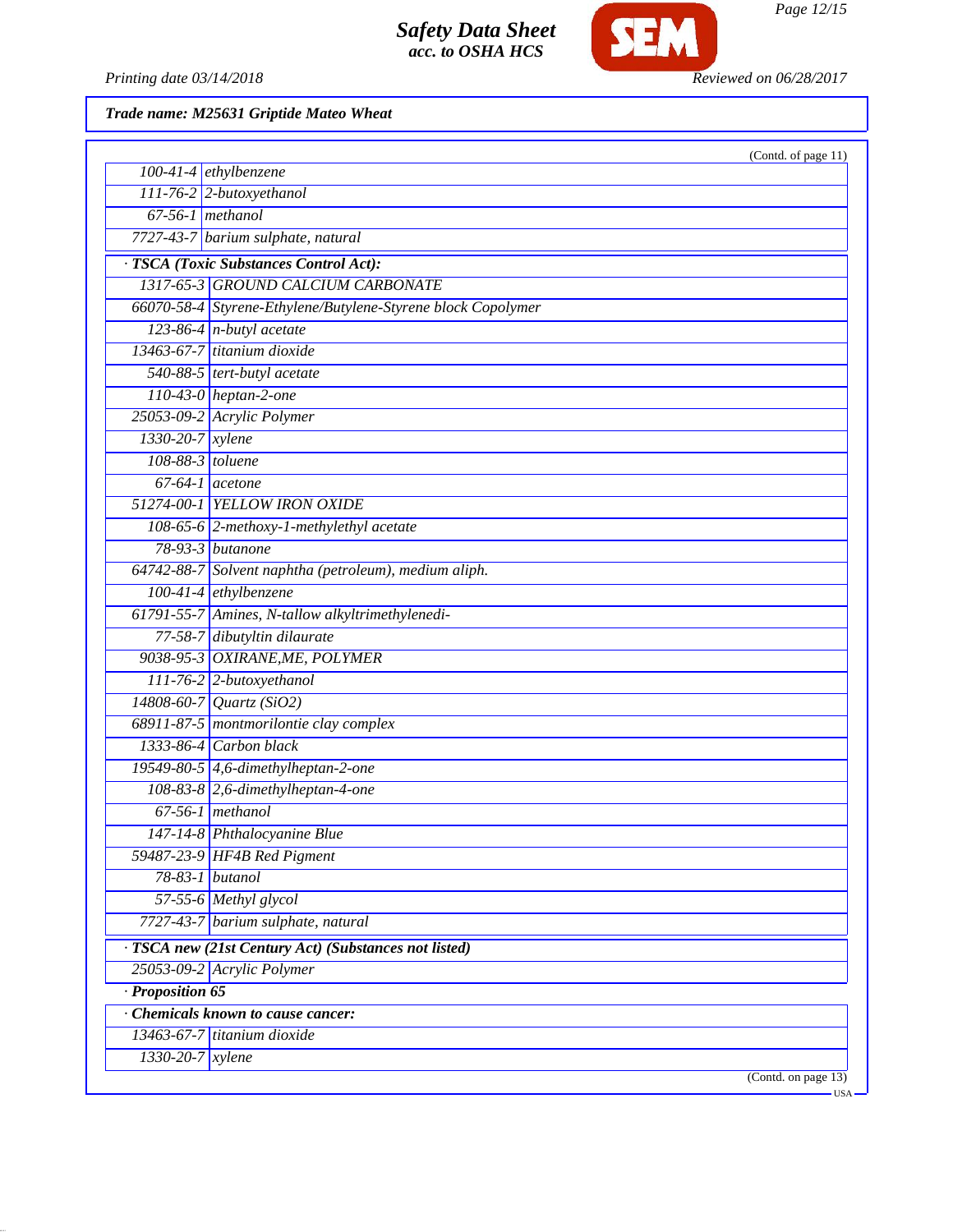

*Printing date 03/14/2018 Reviewed on 06/28/2017*

*Trade name: M25631 Griptide Mateo Wheat*

|                                    |                                                                                                             | (Contd. of page 12)     |  |  |
|------------------------------------|-------------------------------------------------------------------------------------------------------------|-------------------------|--|--|
|                                    | $100-41-4$ ethylbenzene                                                                                     |                         |  |  |
|                                    | $14808 - 60 - 7$ <i>Quartz</i> (SiO2)                                                                       |                         |  |  |
|                                    | 1333-86-4 Carbon black                                                                                      |                         |  |  |
|                                    | · Chemicals known to cause reproductive toxicity for females:                                               |                         |  |  |
|                                    | None of the ingredients is listed.                                                                          |                         |  |  |
|                                    | · Chemicals known to cause reproductive toxicity for males:                                                 |                         |  |  |
| None of the ingredients is listed. |                                                                                                             |                         |  |  |
|                                    | · Chemicals known to cause developmental toxicity:                                                          |                         |  |  |
| $108-88-3$ toluene                 |                                                                                                             |                         |  |  |
| $\boxed{67-56-1}$ methanol         |                                                                                                             |                         |  |  |
|                                    | · Cancerogenity categories                                                                                  |                         |  |  |
|                                    | · EPA (Environmental Protection Agency)                                                                     |                         |  |  |
| 1330-20-7 xylene                   |                                                                                                             | I                       |  |  |
| 108-88-3 toluene                   |                                                                                                             | I                       |  |  |
| $67-64-1$ acetone                  |                                                                                                             | Ι                       |  |  |
|                                    | $78-93-3$ butanone                                                                                          | I                       |  |  |
|                                    | 100-41-4 ethylbenzene                                                                                       | D                       |  |  |
|                                    | $111-76-2$ 2-butoxyethanol                                                                                  | $N\!L$                  |  |  |
|                                    | 7727-43-7 barium sulphate, natural                                                                          | $D,$ CBD(inh), NL(oral) |  |  |
|                                    | · TLV (Threshold Limit Value established by ACGIH)                                                          |                         |  |  |
|                                    | 13463-67-7 titanium dioxide                                                                                 | Α4                      |  |  |
| 1330-20-7 xylene                   |                                                                                                             | A4                      |  |  |
| $108-88-3$ toluene                 |                                                                                                             | A4                      |  |  |
|                                    | $67-64-1$ acetone                                                                                           | Α4                      |  |  |
|                                    | 100-41-4 ethylbenzene                                                                                       | A3                      |  |  |
|                                    | 77-58-7 dibutyltin dilaurate                                                                                | Α4                      |  |  |
|                                    | 111-76-2 2-butoxyethanol                                                                                    | A3                      |  |  |
|                                    | $14808 - 60 - 7$ <i>Quartz</i> (SiO2)                                                                       | А2                      |  |  |
|                                    | $1333-86-4$ Carbon black                                                                                    | Α4                      |  |  |
|                                    | · NIOSH-Ca (National Institute for Occupational Safety and Health)                                          |                         |  |  |
|                                    | 13463-67-7 titanium dioxide                                                                                 |                         |  |  |
|                                    | 14808-60-7 Quartz (SiO2)                                                                                    |                         |  |  |
|                                    | 1333-86-4 Carbon black                                                                                      |                         |  |  |
|                                    | $67-56-1$ methanol                                                                                          |                         |  |  |
|                                    | GHS label elements The product is classified and labeled according to the Globally Harmonized System (GHS). |                         |  |  |

*· Hazard pictograms*



*· Signal word Danger*

(Contd. on page 14)

 $-<sub>USA</sub>$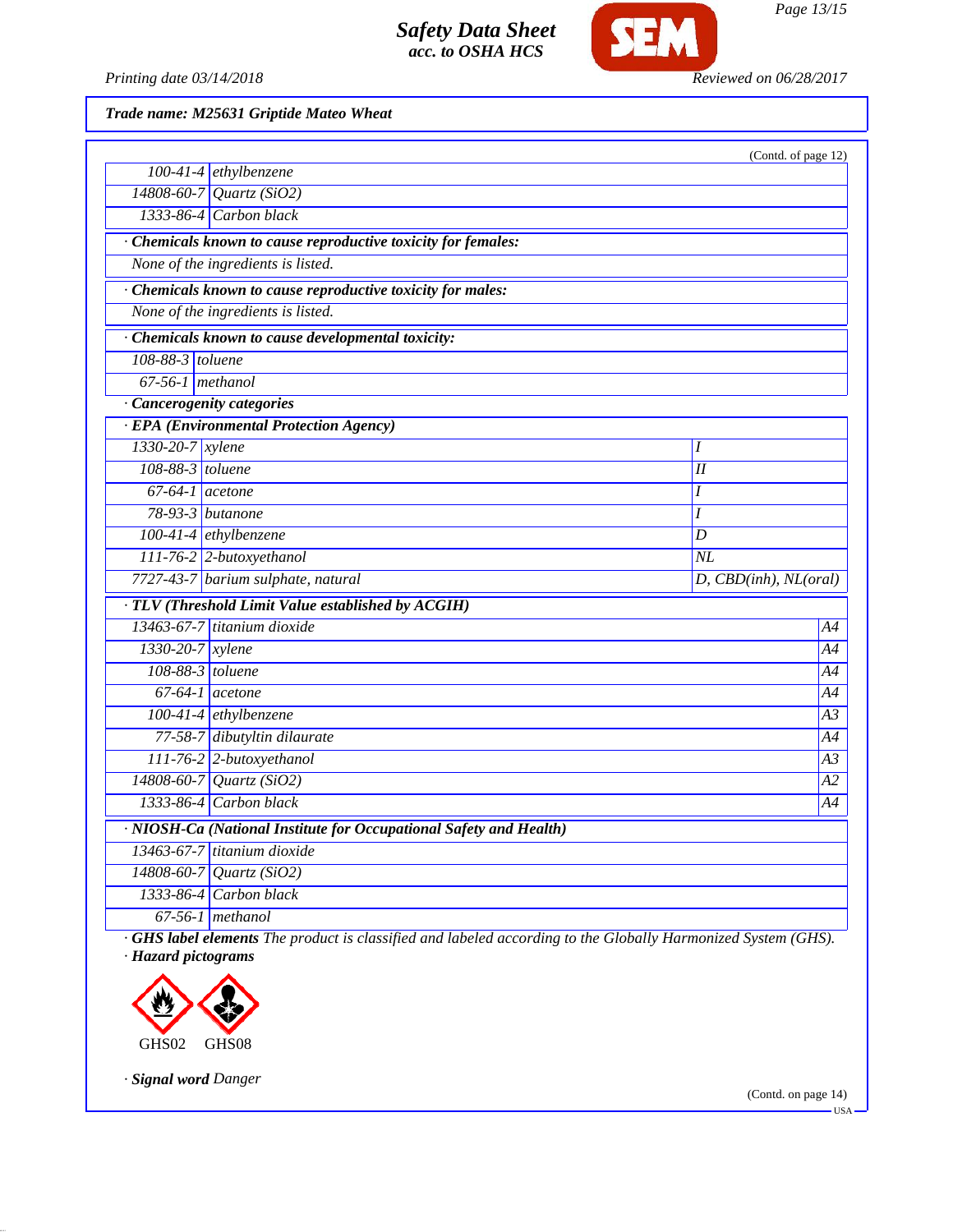*Printing date 03/14/2018 Reviewed on 06/28/2017*

#### *Trade name: M25631 Griptide Mateo Wheat*

|                            | (Contd. of page 13)                                                                                         |  |
|----------------------------|-------------------------------------------------------------------------------------------------------------|--|
|                            | · Hazard-determining components of labeling:                                                                |  |
| toluene                    |                                                                                                             |  |
| · Hazard statements        |                                                                                                             |  |
|                            | H225 Highly flammable liquid and vapor.                                                                     |  |
|                            | H351 Suspected of causing cancer.                                                                           |  |
|                            | H361 Suspected of damaging fertility or the unborn child.                                                   |  |
|                            | H373 May cause damage to organs through prolonged or repeated exposure.                                     |  |
| · Precautionary statements |                                                                                                             |  |
| P <sub>201</sub>           | Obtain special instructions before use.                                                                     |  |
| P <sub>202</sub>           | Do not handle until all safety precautions have been read and understood.                                   |  |
| <i>P210</i>                | Keep away from heat/sparks/open flames/hot surfaces. - No smoking.                                          |  |
| P <sub>233</sub>           | Keep container tightly closed.                                                                              |  |
| P <sub>240</sub>           | Ground/bond container and receiving equipment.                                                              |  |
| P <sub>24</sub> 1          | Use explosion-proof electrical/ventilating/lighting/equipment.                                              |  |
| P <sub>242</sub>           | Use only non-sparking tools.                                                                                |  |
| P <sub>243</sub>           | Take precautionary measures against static discharge.                                                       |  |
| P <sub>260</sub>           | Do not breathe dust/fume/gas/mist/vapors/spray.                                                             |  |
| P <sub>280</sub>           | Wear protective gloves/protective clothing/eye protection/face protection.                                  |  |
|                            | P303+P361+P353 If on skin (or hair): Take off immediately all contaminated clothing. Rinse skin with water/ |  |
|                            | shower.                                                                                                     |  |
| $P308 + P313$              | IF exposed or concerned: Get medical advice/attention.                                                      |  |
| P314                       | Get medical advice/attention if you feel unwell.                                                            |  |
| $P370 + P378$              | In case of fire: Use for extinction: CO2, powder or water spray.                                            |  |
| $P403 + P235$              | Store in a well-ventilated place. Keep cool.                                                                |  |
| P <sub>405</sub>           | Store locked up.                                                                                            |  |
| <i>P501</i>                | Dispose of contents/container in accordance with local/regional/national/international<br>regulations.      |  |

*· Chemical safety assessment: A Chemical Safety Assessment has not been carried out.*

## *16 Other information*

*This information is based on our present knowledge. However, this shall not constitute a guarantee for any specific product features and shall not establish a legally valid contractual relationship.*

*· Department issuing SDS: Environment protection department.*

- *· Contact: Rita Joiner (rjoiner@semproducts.com)*
- *· Date of preparation / last revision 03/14/2018 / 15*
- *· Abbreviations and acronyms:*

*RID: Règlement international concernant le transport des marchandises dangereuses par chemin de fer (Regulations Concerning the International Transport of Dangerous Goods by Rail)*

*ICAO: International Civil Aviation Organisation*

*ADR: Accord européen sur le transport des marchandises dangereuses par Route (European Agreement concerning the International Carriage of Dangerous Goods by Road)*

- *IMDG: International Maritime Code for Dangerous Goods*
- *DOT: US Department of Transportation*
- *IATA: International Air Transport Association*
- *ACGIH: American Conference of Governmental Industrial Hygienists*
- *EINECS: European Inventory of Existing Commercial Chemical Substances*
- *ELINCS: European List of Notified Chemical Substances*

*CAS: Chemical Abstracts Service (division of the American Chemical Society)*

*NFPA: National Fire Protection Association (USA)*

*HMIS: Hazardous Materials Identification System (USA)*

- *VOC: Volatile Organic Compounds (USA, EU)*
- *PBT: Persistent, Bioaccumulative and Toxic*

*vPvB: very Persistent and very Bioaccumulative NIOSH: National Institute for Occupational Safety*

(Contd. on page 15)

USA